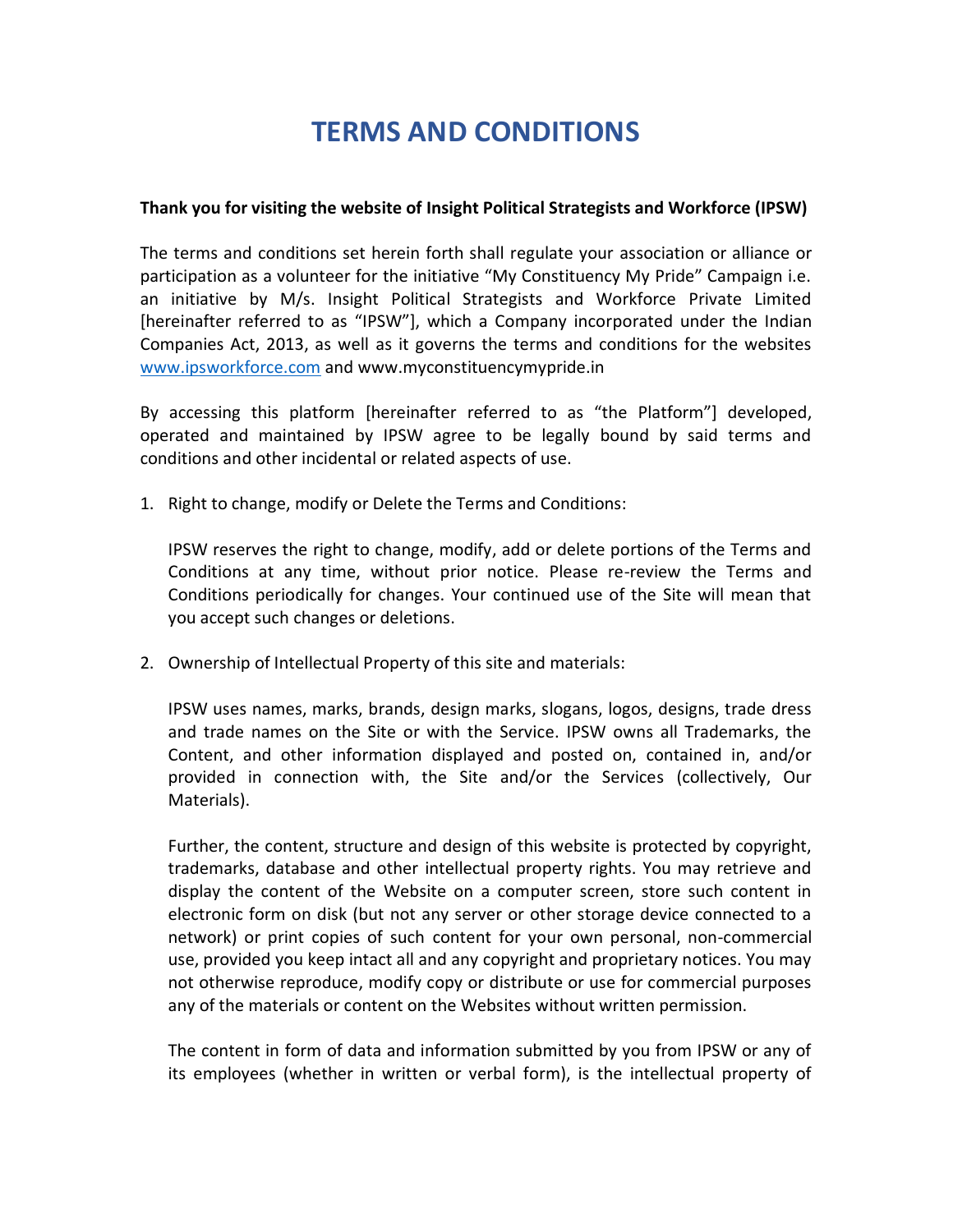IPSW and you shall not disclose or divulge such information to any third party except with the prior written authorization of IPSW.

You hereby undertake that you will own or procure (at your own cost) the intellectual property rights to all the content created or provided by you during the course of your engagement with IPSW. Further, you shall provide a royalty-free worldwide license to IPSW to use the content generated by you in a manner it deems fit, at its sole discretion.

3. Usage:

Your use of this website constitutes your assent to this Agreement. This Agreement is between you ("you") and IPSW, concerning your use of this website which shall be governed by this terms and conditions and the laws Applicable or in force in India.

- 4. Certain restrictions to which you agree before using this website:
	- (a) You shall not disguise the origin of information transmitted through the Website.
	- (b) You will not place or submit false or misleading information on the Website.
	- (c) You will not use or access any service, information, application or software available via the Website in a manner not expressly permitted by IPSW.
	- (d) You will not input or upload to the Website any information which contains viruses, Trojan horses, worms, time bombs or other computer programming routines that are intended to damage, interfere with, intercept or expropriate any system, the Website or Information or that infringes the Intellectual Property (defined below) rights of another.
	- (e) You shall not at any time, in any way publicly disparage, call into disrepute, defame, slander or otherwise criticize IPSW or any of its volunteers.
	- (f) You may not use or access this Website in any way that, it adversely affects the performance or function of the Company, Services or the Website or interferes with the ability of authorized parties to access the IPSW Systems, Services or the Website.
	- (g) You may not frame or utilize framing techniques to enclose any portion or aspect of the Content or the Information, without the express written consent of IPSW.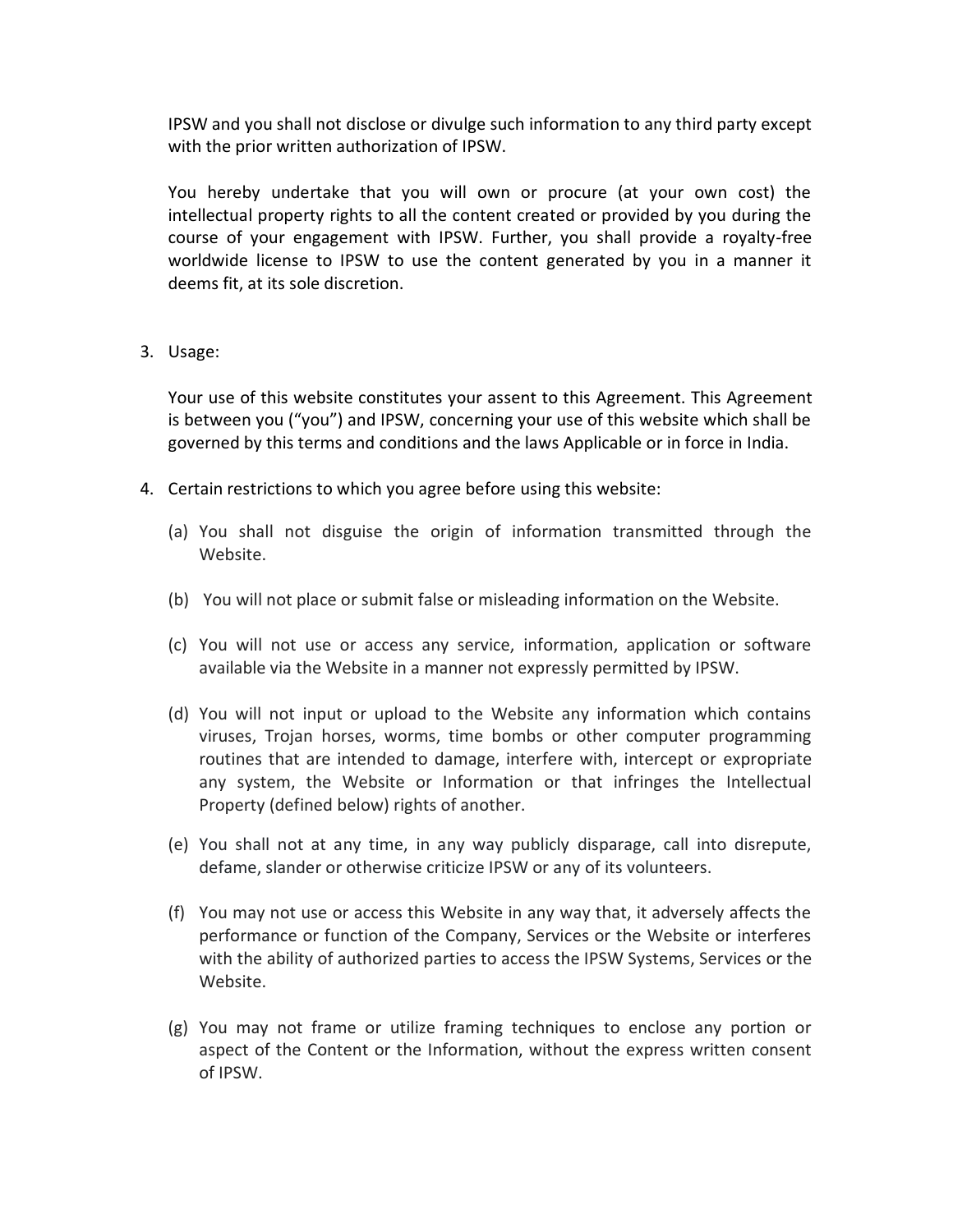## 5. Registration:

By clicking on the submit button of "My Constituency My Pride" it shall be deemed that you agree and adhere to the terms and conditions set herein forth and corporate to comply to the same. If you choose to become a volunteer of the 'My Constituency My Pride' campaign (MCMP), which is an initiative of the IPSW you may be required to provide your name, address, educational qualifications, mobile number, e-mail address, constituency details. Wherein if at any time you chose to accept to become a volunteer of 'My Constituency My Pride' campaign and also a registered member of the websites of IPSW. This information is collected on the registration form for several reasons including but not limited to:

- a) Personal identification;
- b) Contact details;
- c) Constituency details;
- d) Details about previous political campaign experience;
- e) To customize the content of our site to strive to meet your specific needs or ;
- f) To make product or other improvements to our site. In addition, we need your e - mail address, contact details and other details to confirm your new member/volunteer registration. As a volunteer of the 'My Constituency My Pride' Campaign you will receive instructions about further campaign initiatives, canvassing instructions, political ideas, promotional details/activities, candidate's details in your constituency. Insight Political Strategists and Workforce (IPSW) has taken this initiate in order to give more opportunities to the young and the talented in the field of political campaigning, election canvassing and politics in India. Our main aim is to bring Political recognition to our volunteers being part of their constituency's election and political campaigns. The 'My constituency My Pride' campaign aims at building a political workforce in each of the respected LokSabha/Assembly constituency in order to support a particular candidate/political party that brings out the particular constituency's voice and needs. However, you may choose at any time to no longer receive these types of e – mails, messages, and instructions and de-volunteer from the 'My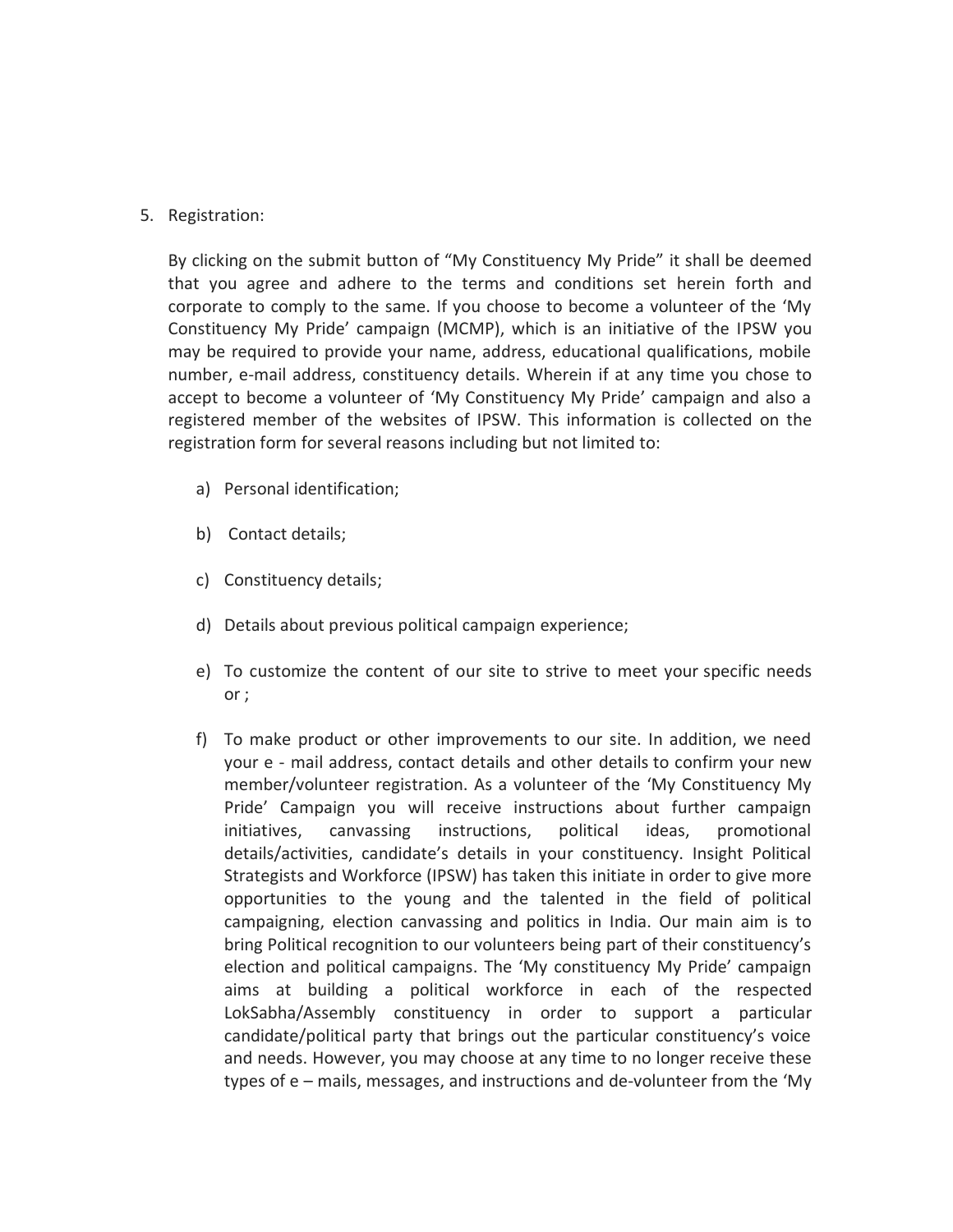Constituency My Pride' campaign as and when you wish. Please see our Opt - Out Policy described below for details.

g) You can send your option to de-volunteer from the 'My Constituency My Pride' campaign by sending us your Full-name, mobile-number, constituency details to [support@myconstituencymypride.in](mailto:support@myconstituencymypride.in) or [info@myconstituencymypride.com](mailto:info@myconstituencymypride.com)

You further agree to grant IPSW the absolute right and authority to use the aforesaid information submitted by you during your course of volunteer period for the purposes of any activity in relation to promotion, campaigning, communication, event participation etc. IPSW warrants that the said information will not be shared with any third party and without your consent/permission.

6. Engagement as a volunteer ought not to establish any employer employee relationship:

Nothing in Site Terms shall be construed as to create the relationship ofemployeremployee, partners, collaborators, joint-venture or principal-agent between the user and IPSW hereto. The parties shall be volunteers and IPSW shall be deemed to be independent parties and neither party shall bind the other by its acts, deeds or omissions.

Further, at no point of time there shall exist an obligation on IPSW to absorb any of its volunteer as an employee or offer an internship.

7. Warranty Disclaimer:

IPSW follows generally accepted industry standards and maintains reasonable safeguards to attempt to ensure the security, integrity and privacy of the information in the Service Possession. Notwithstanding anything contained herein, IPSW provides the services in good faith on "AS-IS", and "As available basis". All warranties including without limitation, the implied warranties of merchantability, fitness of a particular purpose, workmanlike effort, title and non-infringement are disclaimed and excluded. Further no representation, warranties or guarantees whatsoever are made by the Company as to accuracy, adequacy, situation, that the services will be uninterrupted, timely, secure or error free, provision of solutions, timelines on response and/or action otherwise to any issues, complaints raised by you in the service.

IPSW shall not be liable for any direct, indirect, consequential or special loss, damage, liability, costs, expenses incurred or suffered by any volunteer or user or any person or entity due to use or in relation to this service, regardless of the cause or form of action and regardless of whether or not any of those could have been foreseen.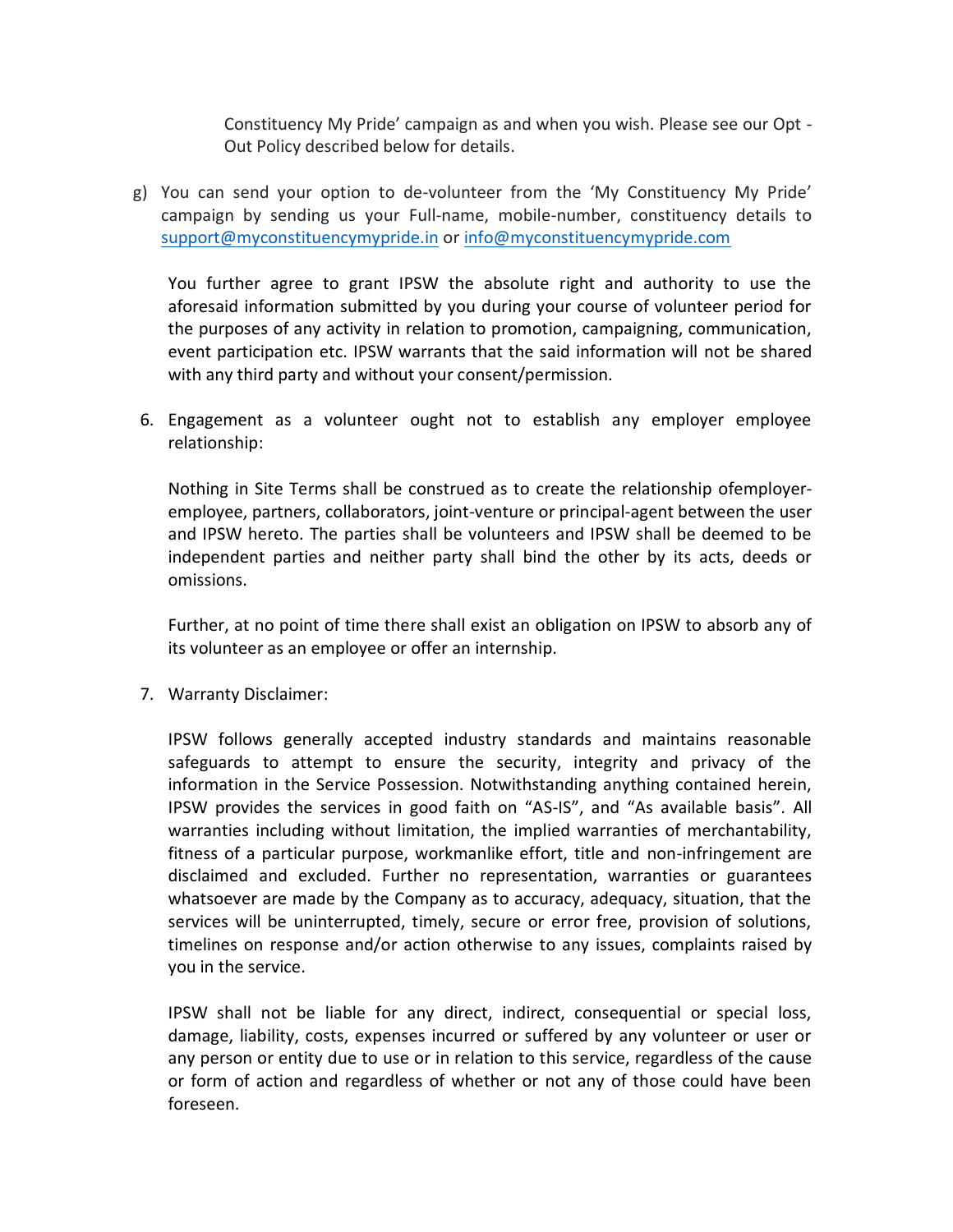8. Limited Liability and Indemnification:

You are entirely responsible for maintaining the confidentiality of all Passwords and all accounts that you establish in conjunction with your use of our Sites. You are solely responsible for all activities that occur under, or relating to, your Passwords and Your Accounts, and for your use of any of our Site and any part of the Service.

You hereby agree to indemnify, defend, and hold us, and our affiliates, our officers, directors, owners, agents, information providers, affiliates, licensors, and licensees (collectively, the 'Indemnified Parties'), harmless from and against any and all liabilities and costs (including reasonable attorney's fees) incurred by the Indemnified Parties in connection with any claim arising out of, or relating to:

- Any breach by you of these Terms of Use;
- Any unauthorized use by you of any Information, Content, Materials, our Site, or any part of the Service;
- Your use of our Site and/or any part of the Service; and
- All activities relating to, or conducted under, your Passwords and/or Your Accounts.

You shall use your best efforts to cooperate with us in the defense of any such claim. We reserve the right, at our own expense, to assume the exclusive defense and control of any claim against you or use that is subject to indemnification by you.

You agree that in the event of any unauthorized use of our Site, any Information, Content, Materials, and/or any part of the Service, we shall be entitled to obtain an injunction proscribing such unauthorized use, without the necessity to post bond, and in addition to any other remedies available at law or in equity.

9. Termination:

These Terms of Use, as may be modified from time to time by us without notice, are effective until we provide notice of termination thereof on our Site. You agree to be bound by the Terms of Use as displayed on each of our Sites at the time you use such Sites and/or any part of the Service provided in connection therewith. You may not terminate any provision of these Terms of Use. Your sole and exclusive remedy is to discontinue your access and use of all our Sites and the Service, and to destroy all Materials and other items obtained from any and all our Site, whether pursuant to the License, or otherwise, together with all related documentation and all copies and installations thereof, except for purchased products. We may terminate your access to any and all our Sites, and/or any part of the Service, at any time in our sole discretion, and we reserve the right at any